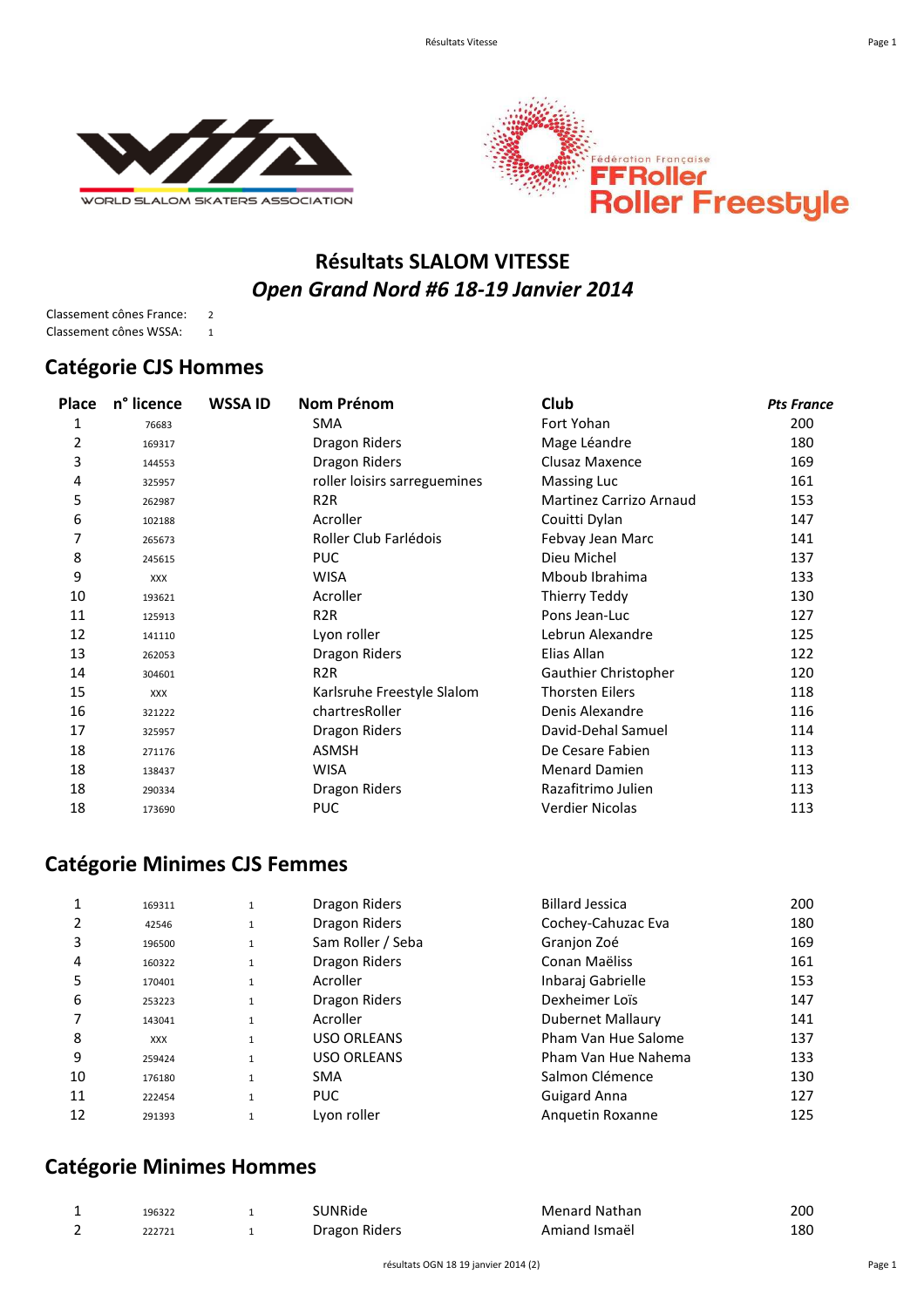| 169 |
|-----|
| 161 |
| 153 |
| 147 |
| 141 |
| 137 |
| 133 |
| 130 |
|     |

# **Catégorie Poussins Benjamins Hommes**

|   | 200067 |              | <b>SUNRide</b>        | Menard Rémy            | 200 |
|---|--------|--------------|-----------------------|------------------------|-----|
|   | 247778 |              | Dragon Riders         | Nardin Lucas           | 180 |
| 3 | 284438 |              | PUC.                  | Henneuse Kelyan        | 169 |
| 4 | 248834 |              | Roller Club Farlédois | <b>Brassas Marius</b>  | 161 |
| 5 | 312126 | $\mathbf{1}$ | <b>USR ROLLER</b>     | Villeneuve Mathieu     | 153 |
| 6 | 299832 |              | chartresRoller        | Le Matoc'H Martin      | 147 |
|   | 260672 | $\mathbf{1}$ | Dragon Riders         | Barragan Diego         | 141 |
| 8 | 325162 |              | R <sub>2</sub> R      | <b>Boucherit Salim</b> | 137 |
| 9 | 312143 |              | USR ROLLER            | Machado Vincent        | 133 |
| 9 | 249986 | 1            | <b>USR ROLLER</b>     | Nicolas Romain         | 133 |
| 9 | 334177 |              | Dragon Riders         | Senechal Théo          | 133 |

# **Catégorie Poussins Benjamins Femmes**

|   | 196499 | $\mathbf{1}$ | Sam Roller       | Granjon Lily          | 200 |
|---|--------|--------------|------------------|-----------------------|-----|
|   | 208741 | 1            | <b>SMA</b>       | <b>Bouguet Alix</b>   | 180 |
| 3 | 260695 | $\mathbf{1}$ | Dragon Riders    | Oguey Maud            | 169 |
| 4 | 218911 | $\mathbf{1}$ | Dragon Riders    | <b>Bellanger Lou</b>  | 161 |
| 5 | 252270 | $1\,$        | Dragon Riders    | <b>Amiand Sephora</b> | 153 |
| 6 | 205439 | $\mathbf{1}$ | Dragon Riders    | Tourneret Chloé       | 147 |
|   | 262037 | $\mathbf{1}$ | Dragon Riders    | Le Dentu Ludivine     | 141 |
| 8 | 284452 | $\mathbf{1}$ | R <sub>2</sub> R | Lecoutre Chelsy       | 137 |
| 9 | 304589 | $\mathbf{1}$ | R <sub>2</sub> R | Bonotte Aël           | 133 |
| 9 | 221505 | $\mathbf{1}$ | R <sub>2</sub> R | Machado Lucia         | 133 |
| 9 | 323086 | $\mathbf{1}$ | R <sub>2</sub> R | Mauperon Lena         | 133 |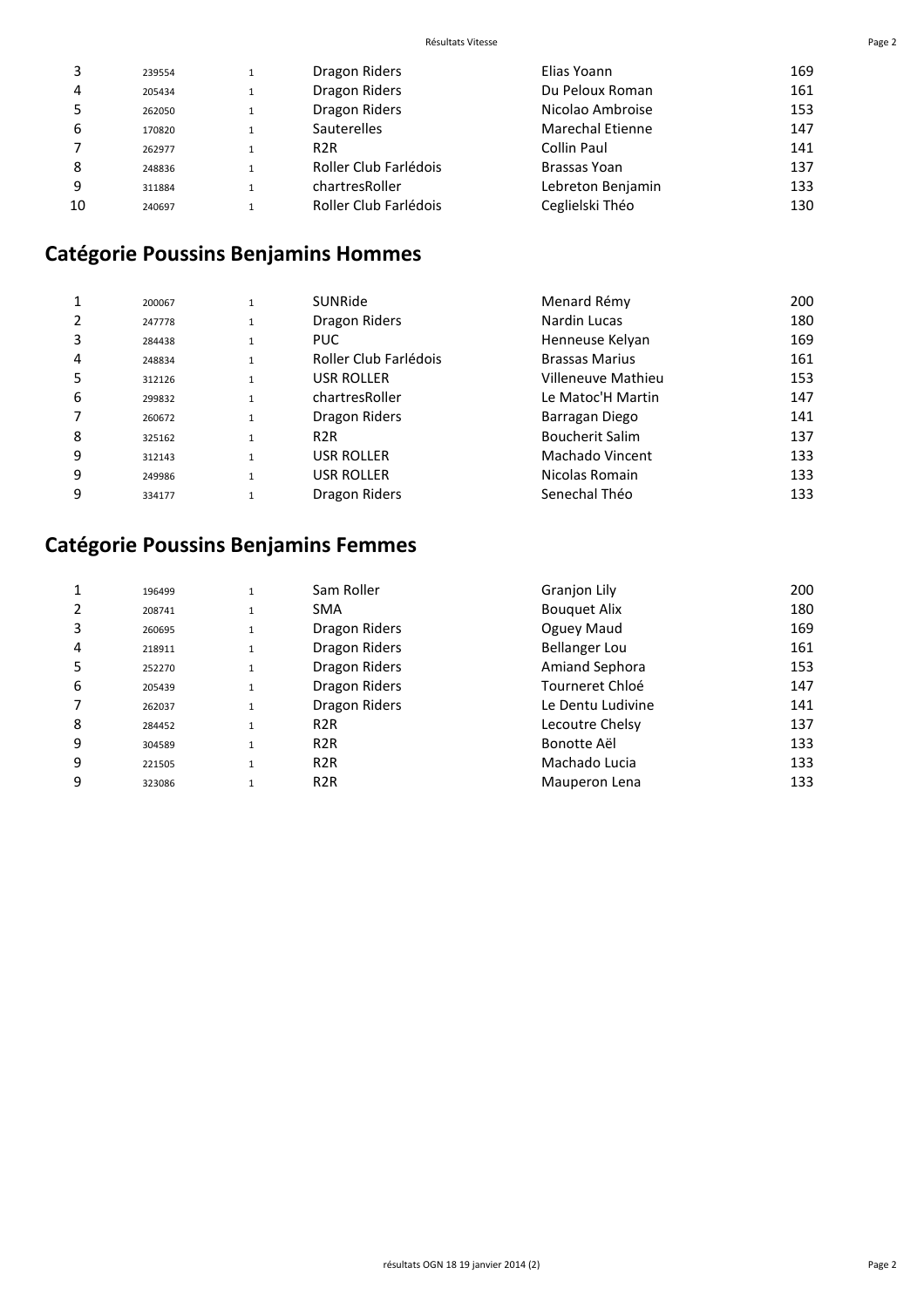



## **Résultats BATTLE** *Open Grand Nord #6 18-19 Janvier 2014*

Classement cônes France: 2 Classement cônes WSSA: 1

## **Catégorie Hommes**

| Place | n° licence | <b>WSSA ID</b> | <b>Nom Prénom</b>            | Club                    | <b>Pts France</b> |
|-------|------------|----------------|------------------------------|-------------------------|-------------------|
| 1     | 193621     |                | Acroller                     | Thierry Teddy           | 200               |
| 2     | 196322     |                | SUNRide                      | <b>Menard Nathan</b>    | 180               |
| 3     | 223746     |                | Strasbourg                   | Dupire Fabien           | 169               |
| 4     | 262050     |                | Dragon Riders                | Nicolao Ambroise        | 161               |
| 5     | 213833     |                | Lyon roller                  | <b>Colange Antoine</b>  | 153               |
| 6     | <b>XXX</b> |                | Roller Slalom Genève         | Langui Curtis           | 147               |
| 7     | 239554     |                | Dragon Riders                | Elias Yoann             | 141               |
| 8     | 200067     |                | SUNRide                      | Menard Rémy             | 137               |
| 9     | 202007     |                | <b>WISA</b>                  | Bied-Charreton Clément  | 133               |
| 9     | 170820     |                | <b>Sauterelles</b>           | <b>Marechal Etienne</b> | 133               |
| 9     | 138437     |                | <b>WISA</b>                  | <b>Menard Damien</b>    | 133               |
| 9     | 173690     |                | <b>PUC</b>                   | <b>Verdier Nicolas</b>  | 133               |
| 13    | 222721     |                | Dragon Riders                | Amiand Ismaël           | 122               |
| 13    | 260672     |                | Dragon Riders                | Barragan Diego          | 122               |
| 13    | XXX        |                | Roller Slalom Genève         | <b>Brule Thibault</b>   | 122               |
| 13    | <b>XXX</b> |                | <b>WISA</b>                  | Mboub Ibrahima          | 122               |
| 17    | 248834     |                | Roller Club Farlédois        | <b>Brassas Marius</b>   | 114               |
| 17    | 240697     |                | Roller Club Farlédois        | Ceglielski Théo         | 114               |
| 17    | 321222     |                | chartresRoller               | Denis Alexandre         | 114               |
| 17    | 245615     |                | <b>PUC</b>                   | Dieu Michel             | 114               |
| 17    | 265673     |                | Roller Club Farlédois        | Febvay Jean Marc        | 114               |
| 17    | 299832     |                | chartresRoller               | Le Matoc'H Martin       | 114               |
| 17    | 325957     |                | roller loisirs sarreguemines | <b>Massing Luc</b>      | 114               |
| 17    | <b>XXX</b> |                | Karlsruhe Freestyle Slalom   | <b>Thorsten Eilers</b>  | 114               |
| 25    | 284438     |                | <b>PUC</b>                   | Henneuse Kelyan         | 106               |
|       |            |                |                              |                         |                   |

## **Catégorie Femmes**

|    | 196500     | Sam Roller / Seba    | Granjon Zoé           | 200 |
|----|------------|----------------------|-----------------------|-----|
|    | 196499     | Sam Roller           | <b>Granjon Lily</b>   | 180 |
| 3  | 42546      | Dragon Riders        | Cochey-Cahuzac Eva    | 169 |
| 4  | <b>XXX</b> | <b>USO ORLEANS</b>   | Pham Van Hue Salome   | 161 |
| 5  | 253223     | Dragon Riders        | Dexheimer Loïs        | 153 |
| 6  | 259424     | <b>USO ORLEANS</b>   | Pham Van Hue Nahema   | 147 |
|    | 208741     | <b>SMA</b>           | <b>Bouquet Alix</b>   | 141 |
| 8  | 170401     | Acroller             | Inbaraj Gabrielle     | 137 |
| 9  | 291393     | Lyon roller          | Anguetin Roxanne      | 133 |
| 9  | <b>XXX</b> | Roller Slalom Genève | Coucke Megane         | 133 |
| 9  | 143041     | Acroller             | Dubernet Mallaury     | 133 |
| 9  | 176180     | <b>SMA</b>           | Salmon Clémence       | 133 |
| 13 | 252270     | Dragon Riders        | <b>Amiand Sephora</b> | 122 |
| 13 | 218911     | Dragon Riders        | <b>Bellanger Lou</b>  | 122 |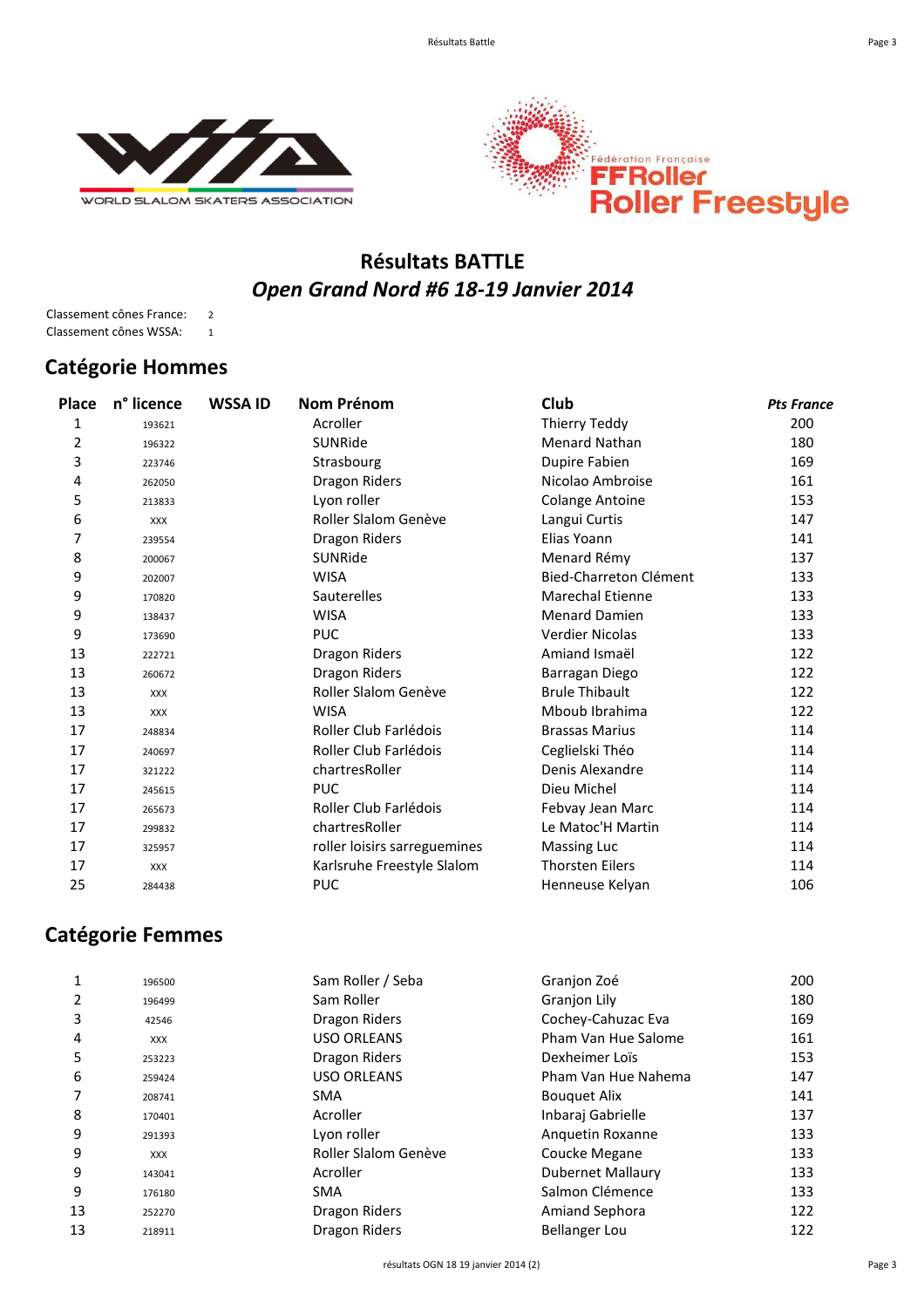#### Résultats Battle **Page 4**

| 13 | 160322 | Dragon Riders | Conan Maëliss          | 122 |
|----|--------|---------------|------------------------|-----|
| 13 | 236009 | WISA          | Harter Joelle          | 122 |
| 13 | 260695 | Dragon Riders | Oguey Maud             | 122 |
| 13 | 205439 | Dragon Riders | Tourneret Chloé        | 122 |
| 19 | 169311 | Dragon Riders | <b>Billard Jessica</b> | 112 |
| 19 | 222454 | <b>PUC</b>    | <b>Guigard Anna</b>    | 112 |
| 19 | 262037 | Dragon Riders | Le Dentu Ludivine      | 112 |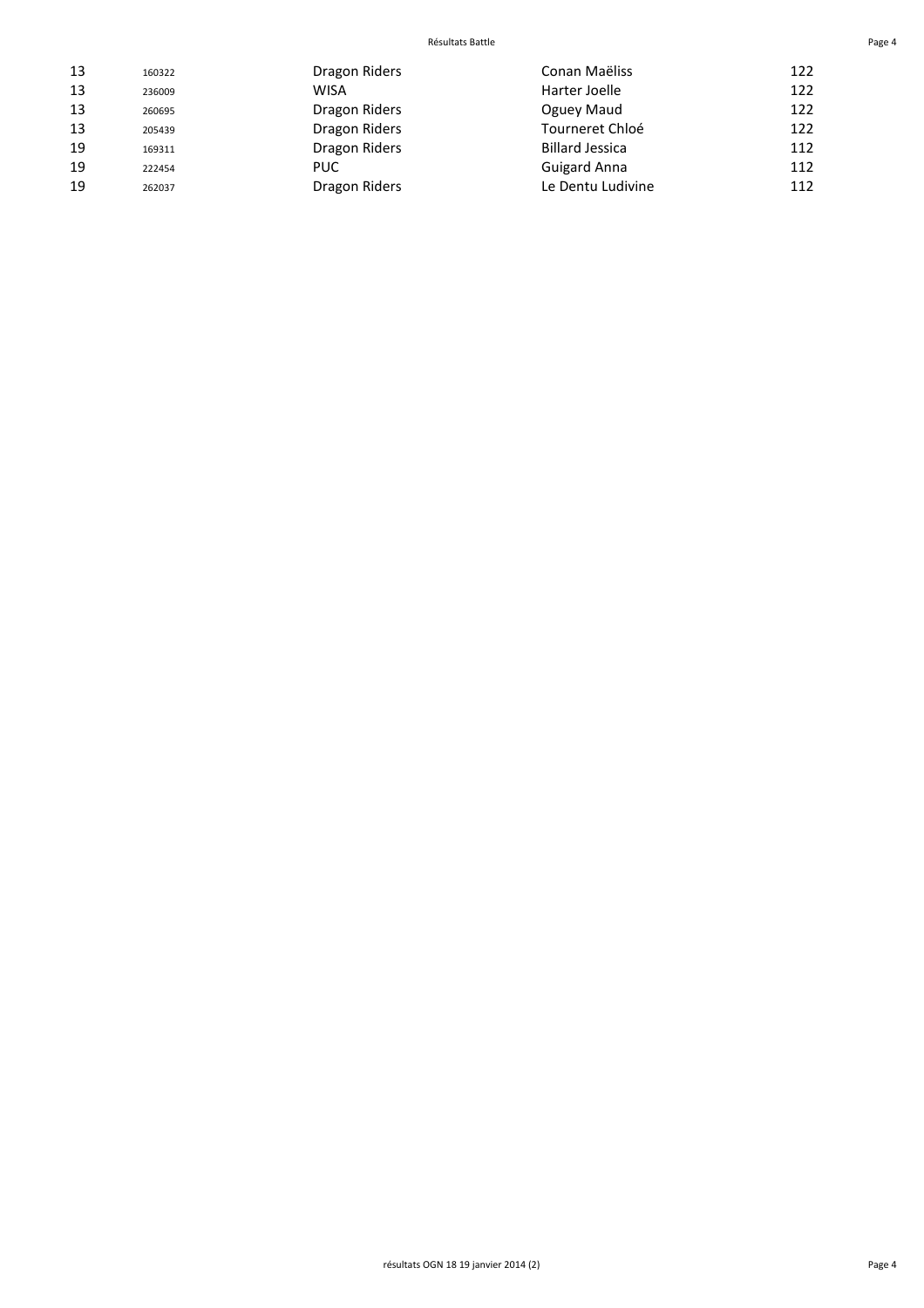

## **Résultats Hauteur Pure** *Open Grand Nord #6 18-19 Janvier 2014*

Classement cônes France: 2 Classement cônes WSSA:

#### **Catégorie CJS Hommes**

| Place | n <sup>°</sup> licence | <b>WSSA ID</b> | Nom Prénom                   | Club                    | <b>Pts France</b> |
|-------|------------------------|----------------|------------------------------|-------------------------|-------------------|
| 1     | <b>XXX</b>             |                | <b>WISA</b>                  | Mboub Ibrahima          | 200               |
| 2     | 102188                 |                | Acroller                     | Couitti Dylan           | 180               |
| 3     | 144553                 |                | Dragon Riders                | Clusaz Maxence          | 169               |
| 4     | 169317                 |                | Dragon Riders                | Mage Léandre            | 161               |
| 5     | 325957                 |                | roller loisirs sarreguemines | <b>Massing Luc</b>      | 153               |
| 6     | 290334                 |                | Dragon Riders                | Razafitrimo Julien      | 147               |
| 7     | 321222                 |                | chartresRoller               | Denis Alexandre         | 141               |
| 7     | 239554                 |                | Dragon Riders                | Elias Yoann             | 141               |
| 9     | 325957                 |                | Dragon Riders                | David-Dehal Samuel      | 133               |
| 9     | 265673                 |                | Roller Club Farlédois        | Febvay Jean Marc        | 133               |
| 9     | 304601                 |                | R <sub>2</sub> R             | Gauthier Christopher    | 133               |
| 9     | 262987                 |                | R <sub>2</sub> R             | Martinez Carrizo Arnaud | 133               |

#### **Catégorie Minimes CJS Femmes**

|    | 160322 | Dragon Riders    | Conan Maëliss          | 200 |
|----|--------|------------------|------------------------|-----|
|    | 143041 | Acroller         | Dubernet Mallaury      | 180 |
| s. | 169311 | Dragon Riders    | <b>Billard Jessica</b> | 169 |
| 4  | 263024 | R <sub>2</sub> R | Ablin Coline           | 161 |
| 5  | 170401 | Acroller         | Inbaraj Gabrielle      | 153 |
| 6  | 253223 | Dragon Riders    | Dexheimer Loïs         | 147 |

#### **Catégorie Minimes Hommes**

|   | 248836 | Roller Club Farlédois | Brassas Yoan            | 200 |
|---|--------|-----------------------|-------------------------|-----|
|   | 205434 | Dragon Riders         | Du Peloux Roman         | 180 |
|   | 311884 | chartresRoller        | Lebreton Benjamin       | 169 |
| 4 | 222721 | Dragon Riders         | Amiand Ismaël           | 161 |
|   | 170820 | <b>Sauterelles</b>    | <b>Marechal Etienne</b> | 153 |
| 6 | 239554 | Dragon Riders         | Elias Yoann             | 147 |
|   | 240697 | Roller Club Farlédois | Ceglielski Théo         | 141 |

## **Catégorie Benjamins Poussins Hommes**

| 247778 | Dragon Riders         | Nardin Lucas          | 200 |
|--------|-----------------------|-----------------------|-----|
| 248834 | Roller Club Farlédois | <b>Brassas Marius</b> | 180 |
| 334177 | Dragon Riders         | Senechal Théo         | 169 |
| 325949 | Dragon Riders         | Foz Diaz              | 161 |
| 249986 | USR ROLLER            | Nicolas Romain        | 161 |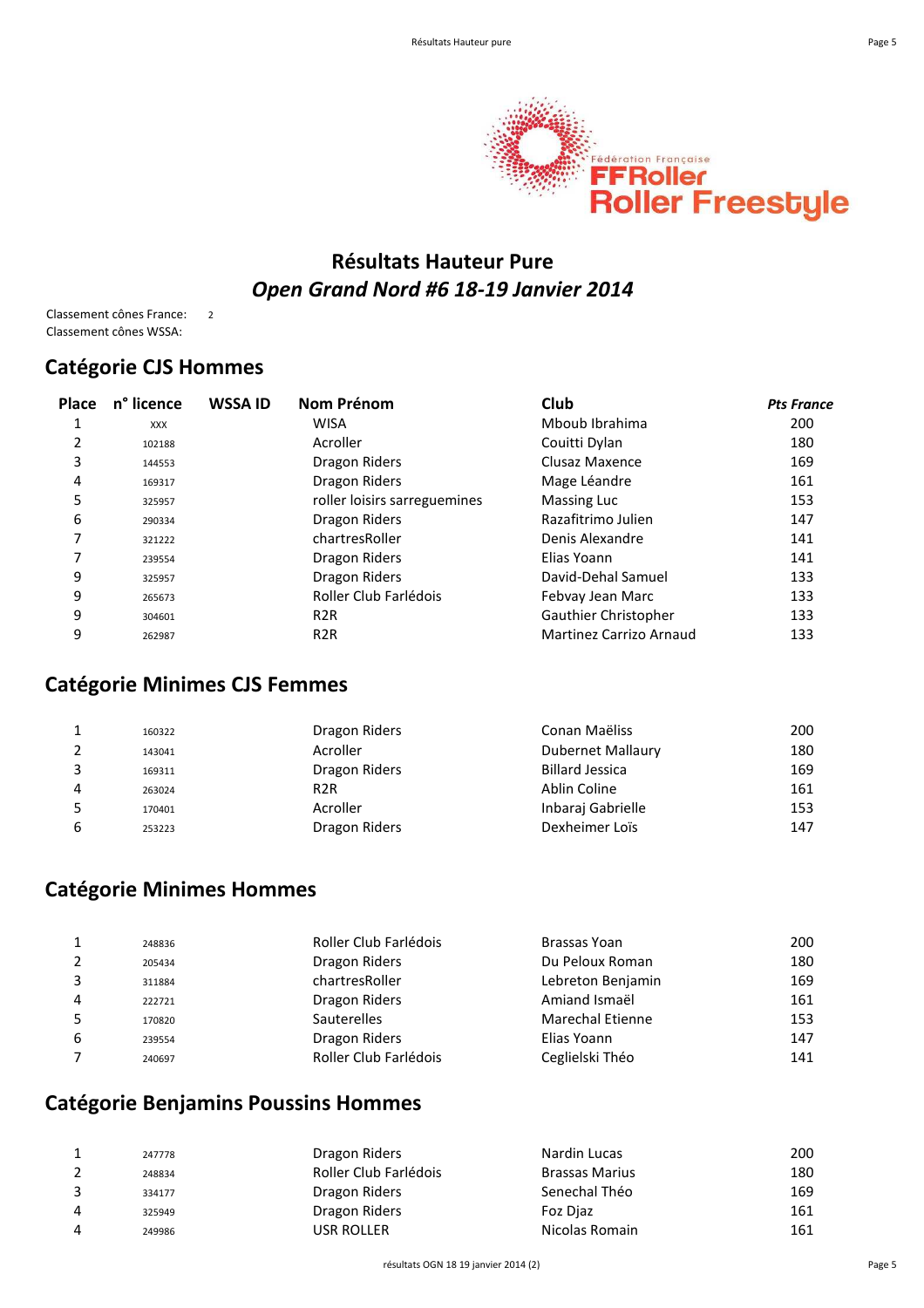| b | 299832 | chartresRoller | Le Matoc'H Martin  | 147 |
|---|--------|----------------|--------------------|-----|
| b | 312143 | USR ROLLER     | Machado Vincent    | 147 |
| b | 312126 | usr Roller     | Villeneuve Mathieu | 147 |

# **Catégorie Benjamins Poussins Femmes**

|   | 260695 | Dragon Riders    | Oguey Maud            | 200 |
|---|--------|------------------|-----------------------|-----|
|   | 218911 | Dragon Riders    | <b>Bellanger Lou</b>  | 180 |
|   | 262037 | Dragon Riders    | Le Dentu Ludivine     | 169 |
| 4 | 323658 | R <sub>2</sub> R | Schembri Lison        | 161 |
|   | 252270 | Dragon Riders    | <b>Amiand Sephora</b> | 153 |
|   | 304589 | R <sub>2</sub> R | Bonotte Aël           | 153 |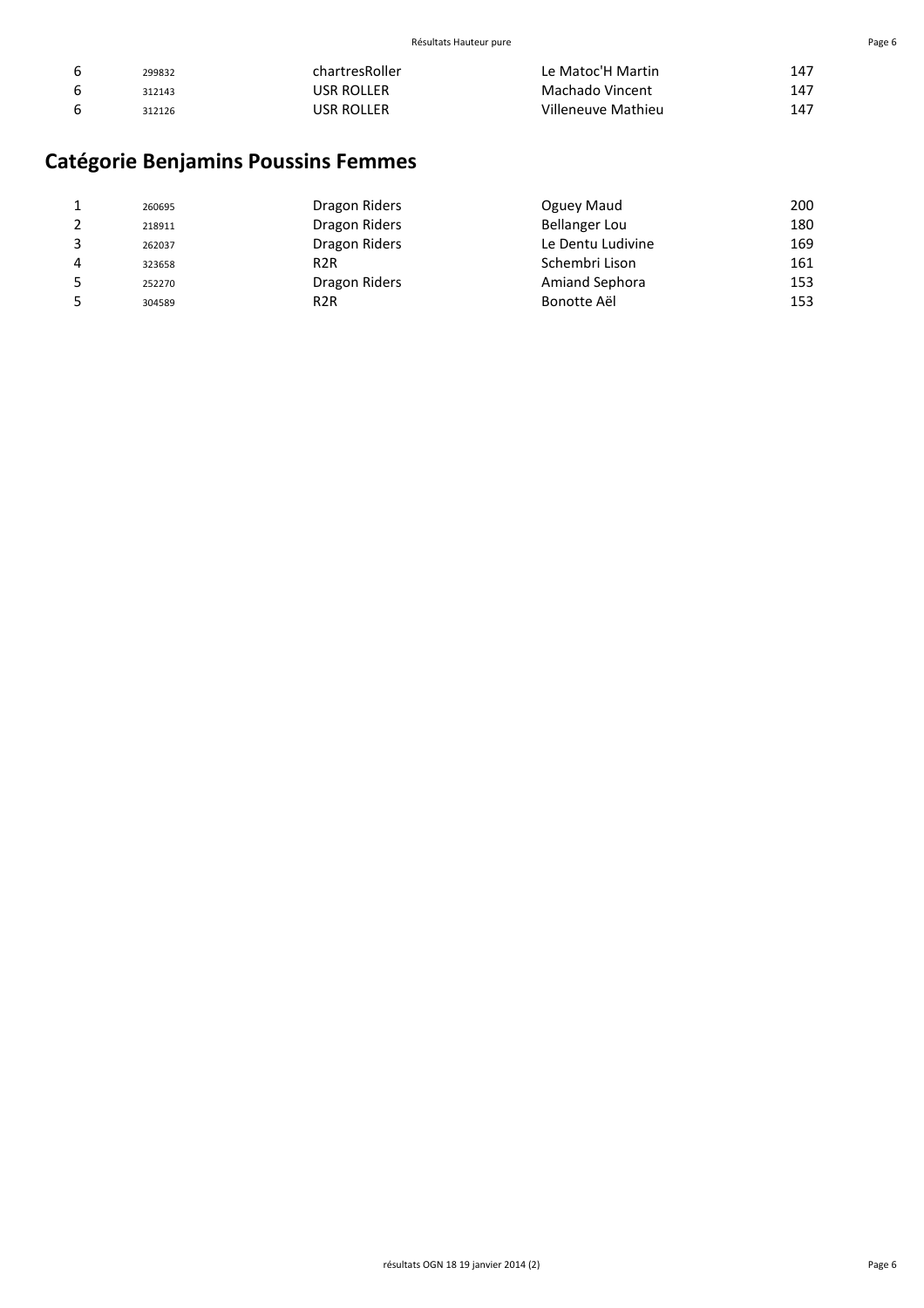



## **Résultats Saut Figures** *Open Grand Nord #6 18-19 Janvier 2014*

Classement cônes France: 2 Classement cônes WSSA:

#### **Catégorie Minimes Hommes et Femmes**

| <b>Place</b> | n <sup>°</sup> licence | <b>WSSA ID</b> | Nom Prénom            | Club                    | <b>Pts France</b> |
|--------------|------------------------|----------------|-----------------------|-------------------------|-------------------|
|              | 170820                 |                | <b>Sauterelles</b>    | <b>Marechal Etienne</b> | 200               |
| 2            | 239554                 |                | Dragon Riders         | Elias Yoann             | 180               |
| 3            | 176180                 |                | <b>SMA</b>            | Salmon Clémence         | 169               |
| 4            | 248836                 |                | Roller Club Farlédois | Brassas Yoan            | 161               |
| 5            | 253223                 |                | Dragon Riders         | Dexheimer Loïs          | 153               |
| 6            | 311884                 |                | chartresRoller        | Lebreton Benjamin       | 147               |
| 7            | 222721                 |                | Dragon Riders         | Amiand Ismaël           | 141               |
|              | 212564                 |                | R <sub>2</sub> R      | Roudaut Loïc            | 141               |
| 9            | 262977                 |                | R <sub>2</sub> R      | Collin Paul             | 133               |
| 10           | 240697                 |                | Roller Club Farlédois | Ceglielski Théo         | 130               |

## **Catégorie Poussins et Benjamins Hommes et Femmes**

|    | 196499 | 1            | Sam Roller            | Granjon Lily          | 200 |
|----|--------|--------------|-----------------------|-----------------------|-----|
|    | 247778 | $\mathbf 1$  | Dragon Riders         | Nardin Lucas          | 180 |
| 3  | 325949 | $\mathbf{1}$ | Dragon Riders         | Foz Diaz              | 169 |
| 4  | 334177 | $\mathbf{1}$ | Dragon Riders         | Senechal Théo         | 161 |
| 5  | 248834 | $\mathbf{1}$ | Roller Club Farlédois | <b>Brassas Marius</b> | 153 |
| 6  | 252270 | $\mathbf{1}$ | Dragon Riders         | <b>Amiand Sephora</b> | 147 |
|    | 263032 | $\mathbf{1}$ | Dragon Riders         | Ganibardi Mathis      | 141 |
| 8  | 249986 | $\mathbf{1}$ | USR ROLLER            | Nicolas Romain        | 137 |
| 9  | 292880 | $\mathbf{1}$ | Dragon Riders         | Coltro Mitia          | 133 |
| 10 | 312143 | $\mathbf{1}$ | USR ROLLER            | Machado Vincent       | 130 |
| 11 | 323658 | $\mathbf{1}$ | R <sub>2</sub> R      | Schembri Lison        | 127 |
|    |        |              |                       |                       |     |